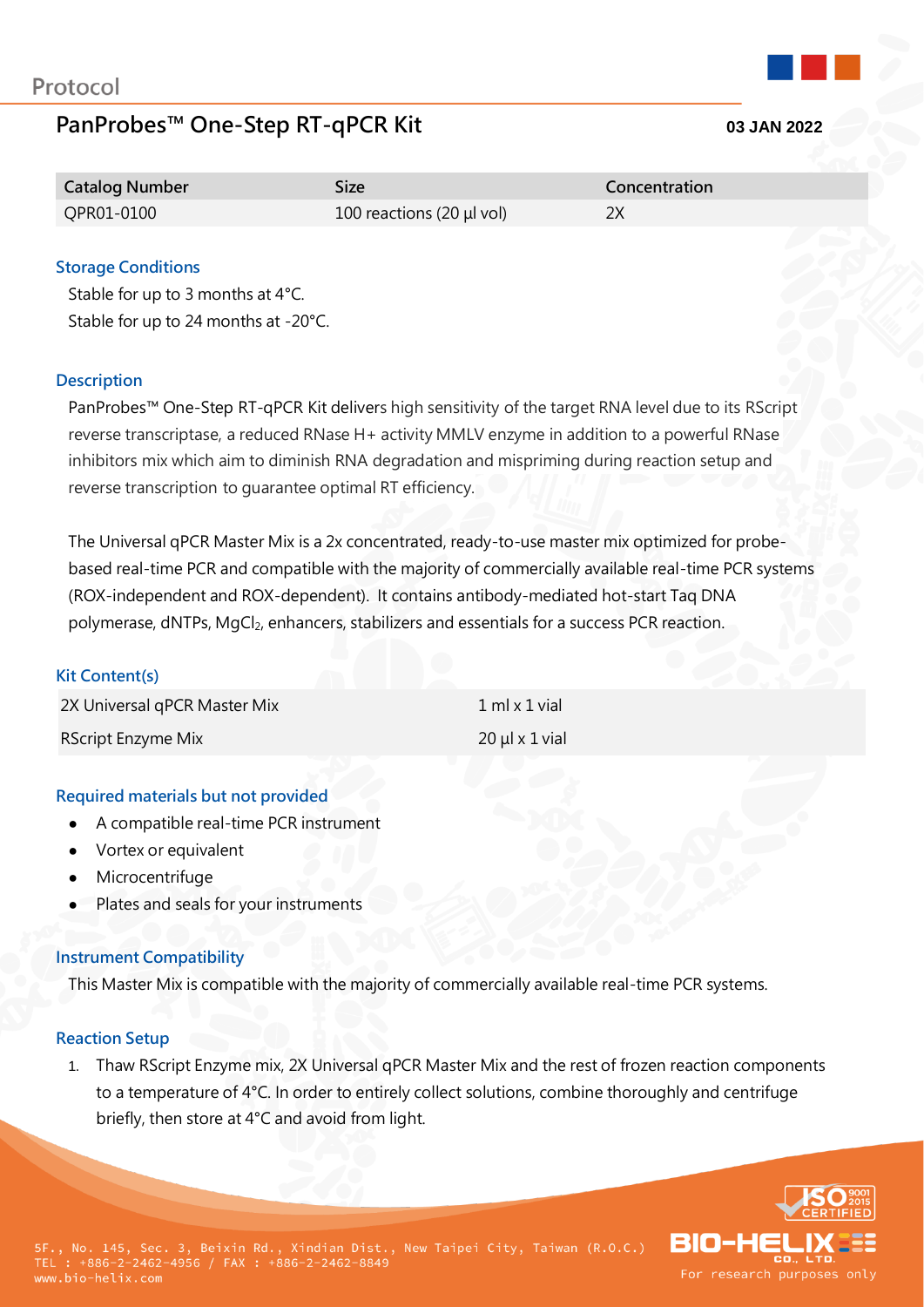

2. Prepare (on ice or at room temperature) enough assay Master Mix for all reactions by adding all necessary components, except the RNA template, according to the recommendations in Table 1 (below).

| Table 1. Reaction Setup                                                    |                              |                              |                           |  |
|----------------------------------------------------------------------------|------------------------------|------------------------------|---------------------------|--|
| Component                                                                  | Volume per<br>20 µl Reaction | Volume per<br>10 µl Reaction | Final<br>Concentration    |  |
| 2X Universal qPCR Master Mix                                               | $10 \mu$                     | $5 \mu$                      | 1x                        |  |
| RScript Enzyme mix<br>(RScript reverse transcriptase &<br>RNase inhibitor) | $0.2$ $\mu$                  | $0.1$ µ                      | 1x                        |  |
| Forward and reverse primers                                                | Variable                     | Variable                     | 300 nM* each              |  |
| Fluorogenic probe(s)                                                       | Variable                     | Variable                     | 150–250 nM each           |  |
| RNA (add at step 4)                                                        | Variable                     | Variable                     | Total RNA: $1$ ng $-5$ µg |  |
| Nuclease-free H <sub>2</sub> O                                             | Variable                     | Variable                     |                           |  |
| Total reaction setup volume                                                | $20 \mu l$                   | $10 \mu l$                   |                           |  |

\* Optimization may be needed for better performance.

- 3. Combine the assay Master Mix thoroughly to ensure consistency and equally dispense the solution into each qPCR tube or into the wells of a qPCR plate. Employ good pipetting practice to ensure assay precision and accuracy.
- 4. Add RNA template (and DNase-free H<sub>2</sub>O if needed) to the PCR tubes or wells containing assay Master Mix (Table 1), seal the tubes or wells with flat caps or optically transparent film. **Note:** to ensure thorough mixing of reaction components, vortex for approximately 30 seconds (or more).
- 5. Spin the tubes or plate to remove any air bubbles and collect the reaction mixture in the vessel bottom.
- 6. Setup the thermal cycling protocol on a real-time PCR instrument according to Table 2. **Note:** optimization may be needed for better performance.
- 7. Load the PCR tubes or plate into the real-time PCR instrument and commence the run.
- 8. Perform data analysis according to the instrument-specific instructions.

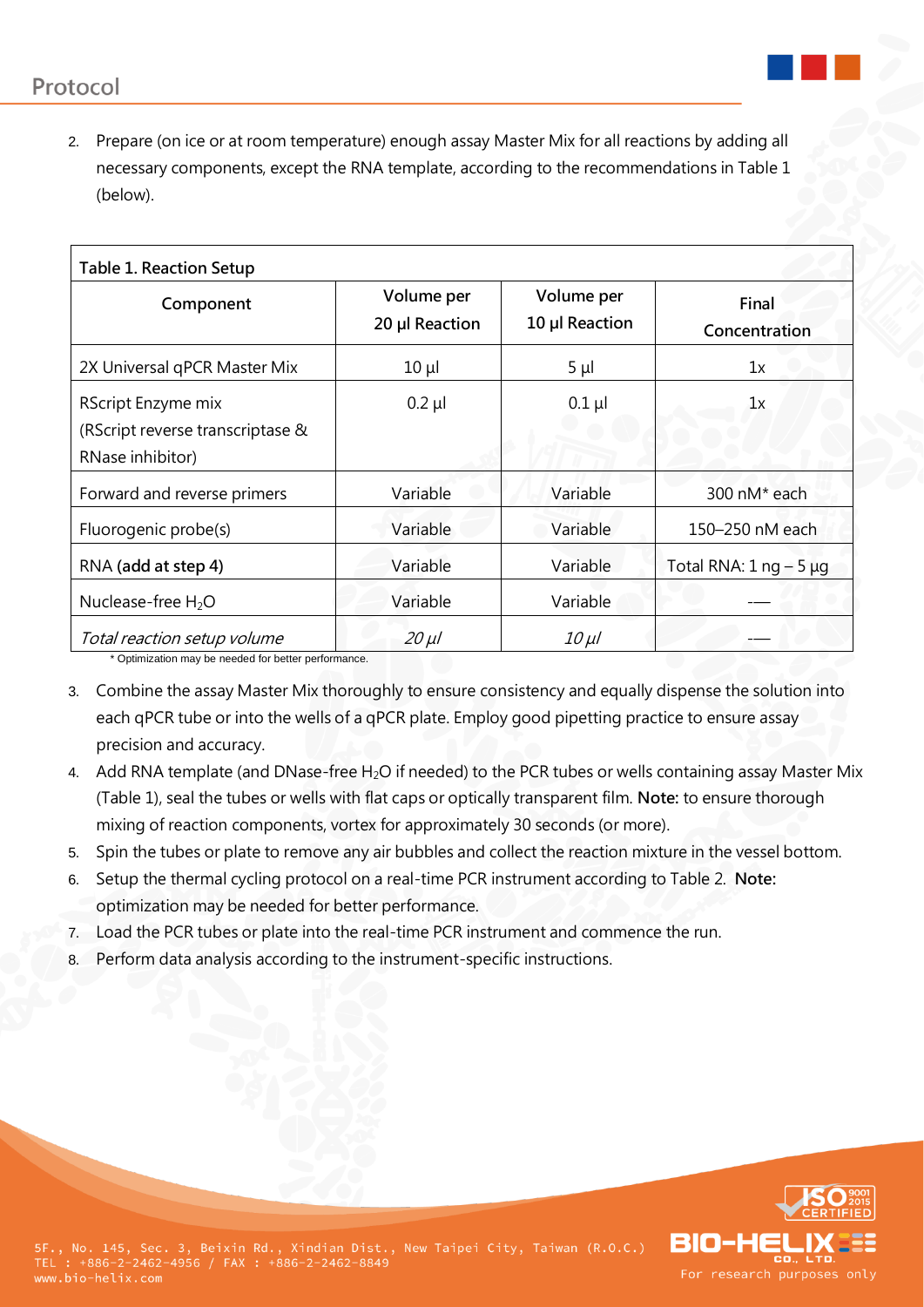

# Process in the thermal cycler for 35~45 cycles as follows:

| Table 2. Thermal Cycling Protocol |                |            |           |
|-----------------------------------|----------------|------------|-----------|
| <b>Steps</b>                      | Temperature    | Time       | Cycle(s)  |
| cDNA Synthesis                    | $42^{\circ}$ C | 15 minutes |           |
| Pre-Denaturation                  | $95^{\circ}$ C | 5 minutes  |           |
| Denaturation                      | $95^{\circ}$ C | 10 seconds | $35 - 45$ |
| Annealing                         | $60^{\circ}$ C | 60 seconds |           |
| Instrument Cooling                | $40^{\circ}$ C | 10 seconds |           |

Note: Optimal conditions for amplification will vary depending on the primers and thermal cycler used. It may be necessary to optimize the system for individual primers, template, and thermal cycler.

### **Template**

.

Purified high quality RNA is needed for a success RT-qPCR reaction. The final concentration of RNA template please refer to table 1.

#### **Important notes**

- 1. Shake gently before use to avoid foaming and low-speed centrifugation.
- 2. During operation, always wear a lab coat, disposable gloves, and protective equipment.